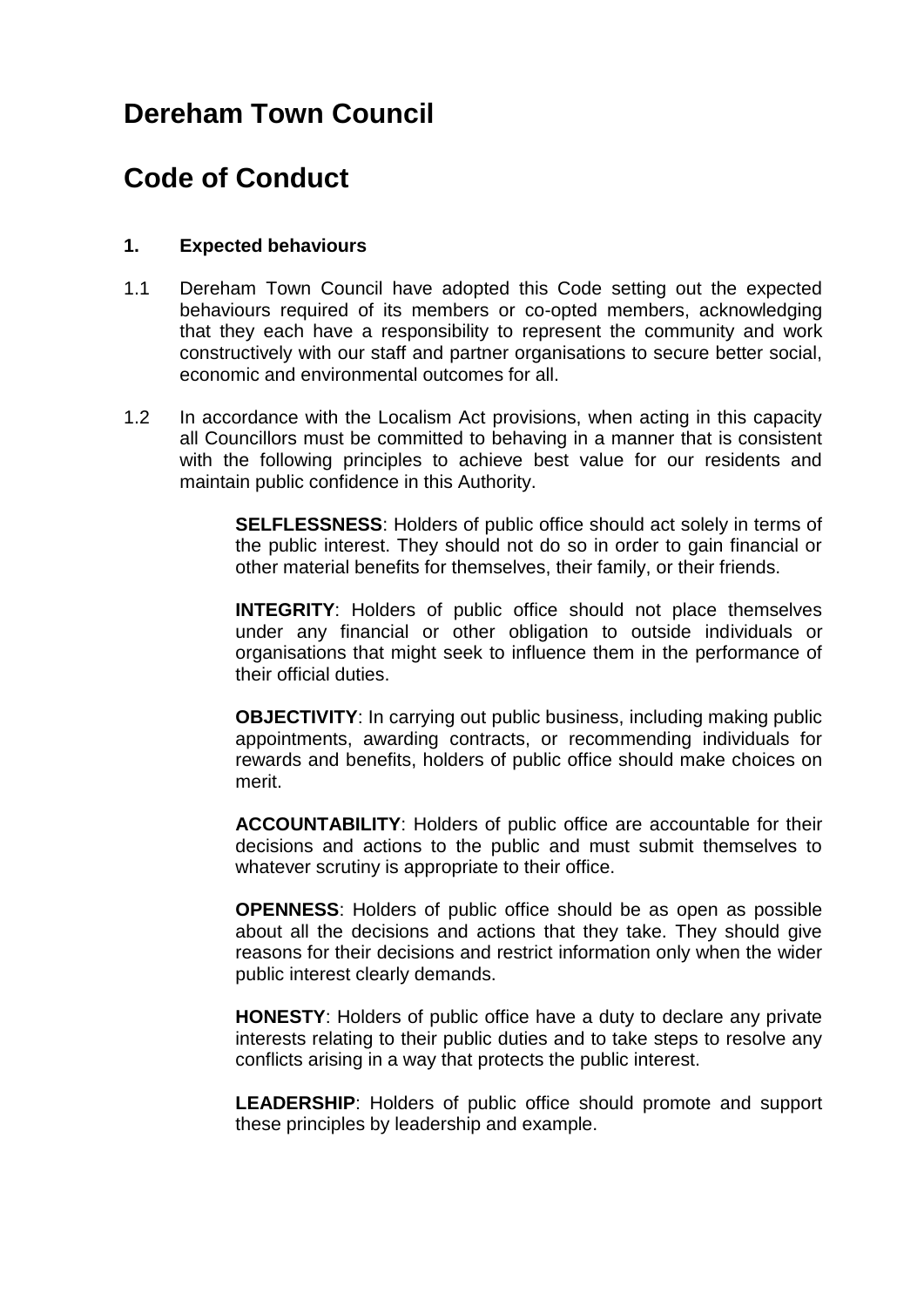- 1.3 As a Member of the Town Council, your conduct will in particular address the statutory principles of the code of conduct by:
	- I. Championing the needs of residents the whole community and in a special way your constituents, including those who did not vote for you - and putting their interests first.
	- II. Dealing with representations or enquiries from residents, members of our communities and visitors fairly, appropriately and impartially.
	- III. Not allowing other pressures, including the financial interests of yourself or others connected to you, to deter you from pursuing constituents' casework, the interests of the Parish or the good governance of the Authority in a proper manner.
	- IV. Exercising independent judgement and not compromising your position by placing yourself under obligations to outside individuals or organisations who might seek to influence the way you perform your duties as a member/co-opted member of this Authority.
	- V. Listening to the interests of all parties, including relevant advice from statutory and other professional officers, taking all relevant information into consideration, remaining objective and making decisions on merit.
	- VI. Being accountable for your decisions and co-operating when scrutinised internally and externally, including by local residents.
	- VII. Contributing to making this Authority's decision-making processes as open and transparent as possible to enable residents to understand the reasoning behind those decisions and to be informed when holding you and other members to account but restricting access to information when the wider public interest or the law requires it
	- VIII. Behaving in accordance with all your legal obligations, alongside any requirements contained within this Authority's policies, protocols and procedures, including on the use of the Authority's resources.
		- IX. Valuing your colleagues and staff and engaging with them in an appropriate manner and one that underpins the mutual respect between you that is essential to good local government.
		- X. Always treating people with respect, including the organisations and public you engage with and those you work alongside.
		- XI. Providing leadership through behaving in accordance with these principles when championing the interests of the community with other organisations as well as within this Authority.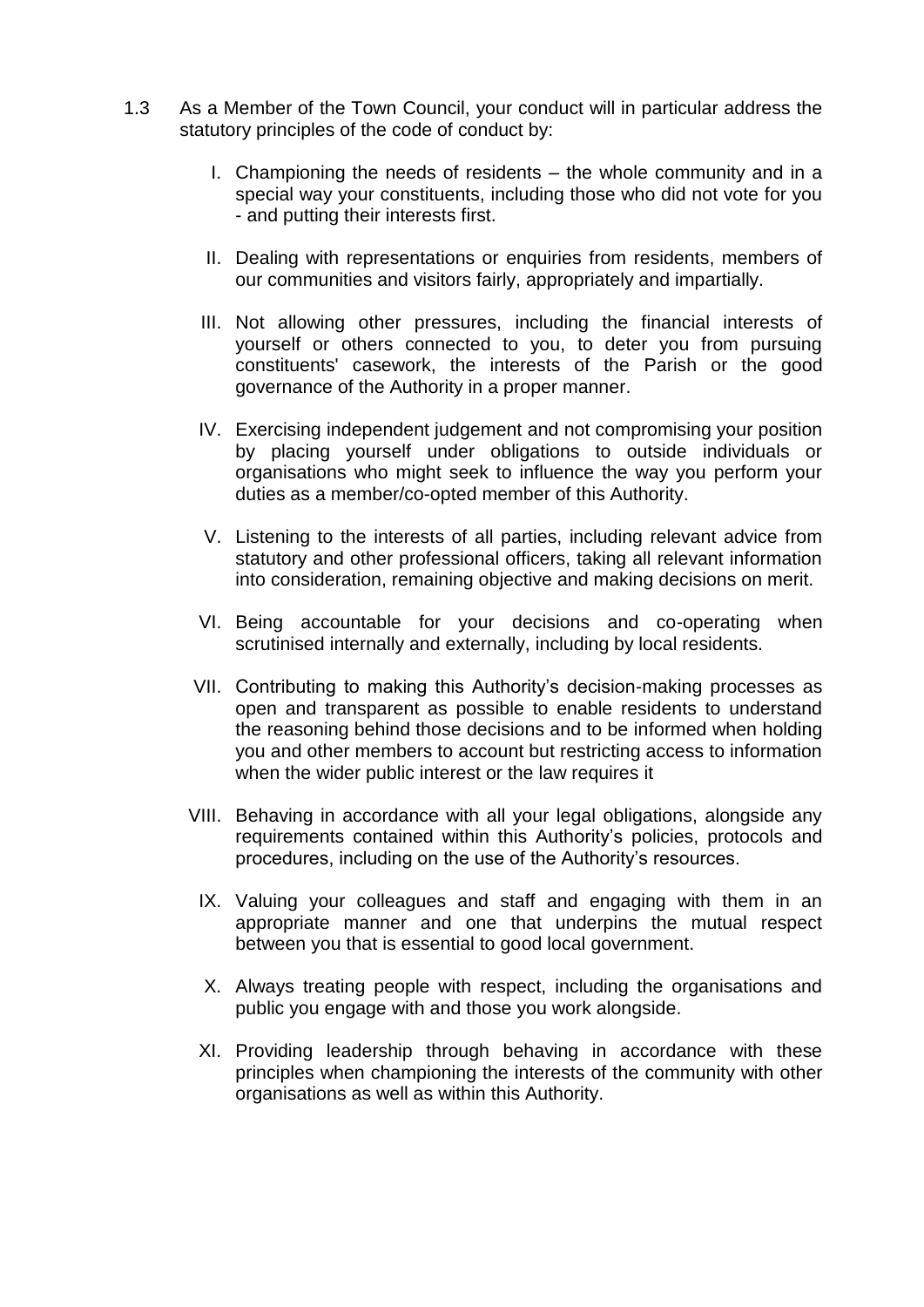## **2. Declaration of Interests**

- 2.1 The Localism Act 2011 provides for registration and disclosure of interests and in Dereham Town Council this will be done as follows:
	- On taking up office a member or co-opted member must, within 28 days of becoming such, notify the Monitoring Officer of any 'disclosable pecuniary interests', as prescribed by the Secretary of State.
	- On re-election or re-appointments, a member or co-opted member must, within 28 days, notify the Monitoring Officer of any 'disclosable pecuniary interests not already included in his or her register of interests.
	- If a member or co-opted member is aware that they have a 'disclosable pecuniary interest' in a matter they must not participate in any discussion or vote on the matter at a meeting.
	- If a member or co-opted member is aware of a 'disclosable pecuniary interest' in a matter under consideration at a meeting but such interest is not already on the Council's register of interests or in the process of entry onto the register having been notified to the Monitoring Officer, the member or co-opted member must disclose the 'disclosable pecuniary interest' to the meeting and register it within 28 days of the meeting at which it is first disclosed.

### 2.2 Disclosable Pecuniary Interests

The duties to register, disclose and not to participate for the entire consideration of the matter, in respect of any matter in which a member has a disclosable pecuniary interest are set our in Chapter 7 of the Localism Act 2011. Members are also required to withdraw from the room as stated in the Standing Orders of this Council.

Disclosable pecuniary interests are defined in the Relevant Authorities (Disclosable Personal Interests) Regulations 2012 No.1464 as follows:

### *Subject Prescribed description*

Employment, Any employment, office, trade, profession or vocation carried on office, trade, for profit or gain. profession or vocation

Sponsorship Any payment or provision of any other financial benefit (other than from the relevant authority) made or provided within the relevant period in respect of any expenses incurred by the member in carrying out duties as a member, or towards the election expenses of the member.

> This includes any payment or financial benefit from a trade union within the meaning of the Trade Union and Labour Relations (Consolidation) Act 1992(**[1](http://www.legislation.gov.uk/uksi/2012/1464/schedule/made#f00003#f00003)**).